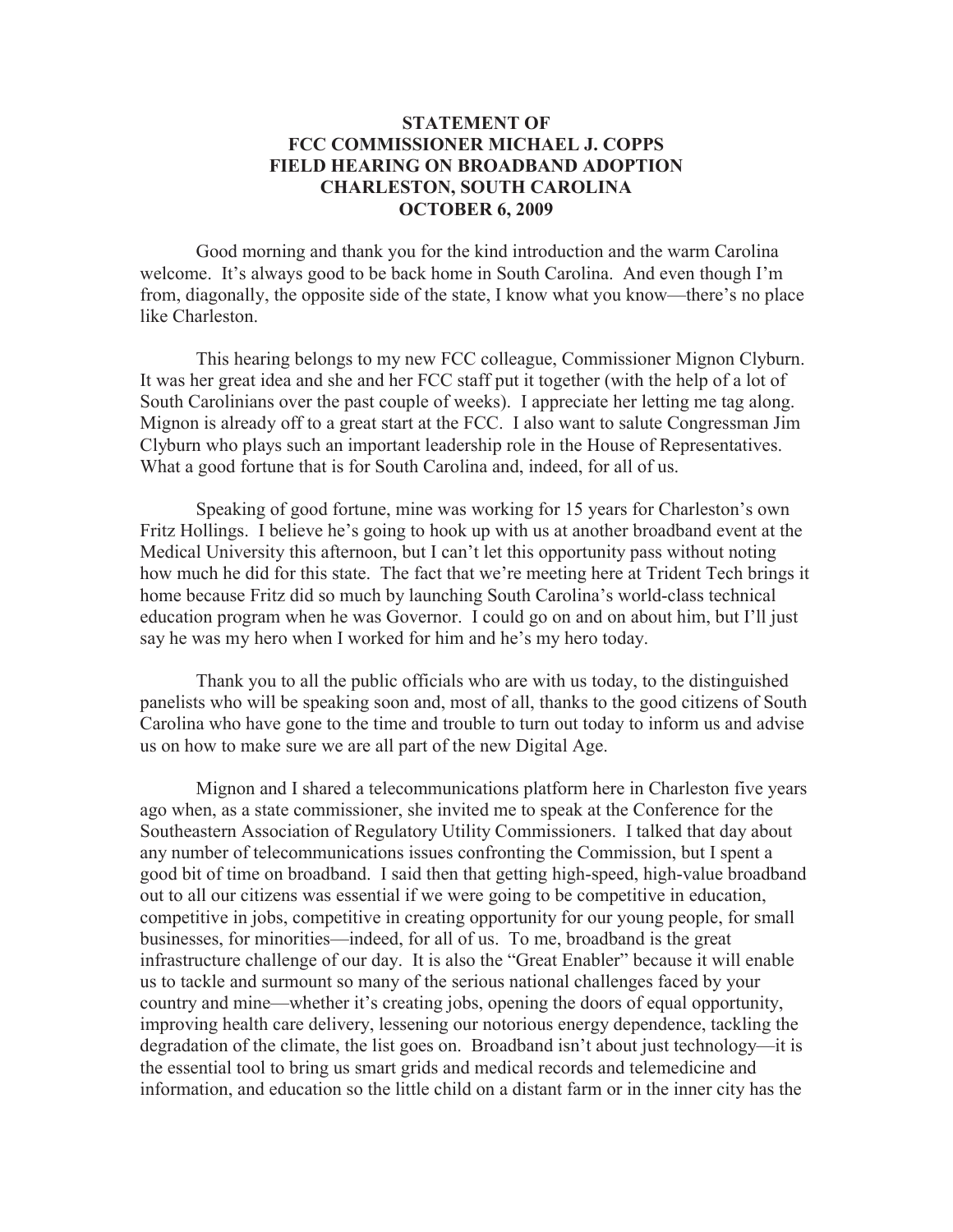same kinds of tools to do her homework that other kids have. It's so people can find a job—did you know over 75% of Fortune 500 companies now hire off the Internet only? A resume arriving in the mail in a little white envelope won't get you very far with them. The jobs are on-line, the action is on-line. So we must be on-line, too.

Well, when I spoke here in 2004, we hadn't made much progress in getting broadband built-out. And we are still a long way from getting the job done in 2009. Truth is, government was asleep at the switch for too many years, thinking that somehow broadband would just magically appear—even in those places where there was no business plan to attract any business to build it. But the good news is that change has come. The good news is that Congress and the President have now provided what I have been calling for during the eight years I have been on the FCC—a National Broadband Plan. And, in what was really good news for me, they put the FCC at the center of getting this done. Our orders from Congress tell the FCC to deliver a broadband plan by this coming February. A plan to get high-speed, opportunity-creating broadband out all across this land. No one left behind. No more Digital Gaps. South Carolina has been on the wrong side of too many gaps too many times. Commissioner Clyburn and I are not about to let that happen again.

Which is why she and I are here. We want to hear from *you*. You know, Mignon and I don't have to worry about hearing from the big guys. We don't need to lose any sleep worrying about that. We know the powerful folks with lawyers and lobbyists will get a full hearing at the FCC—and that's fine, we need their expertise and insights. But we need to hear from more than just them. And it's not their fault if we don't—it's *our* fault. If broadband policy is going to affect education so profoundly, shouldn't we be out talking to teachers and school administrators and students, too? If it's going to affect health care delivery, shouldn't we be talking to local doctors, nurses, hospitals and—not so incidentally—patients? If it's going to affect how government delivers services to people, shouldn't we be talking to local mayors and a whole raft of other state, city and local officials? If it's going to affect America's competitiveness—an issue that Fritz Hollings cares so deeply about and does so much to educate us about—shouldn't we be talking to small businessmen and women around the country, so that the little business out in rural South Carolina trying to get traction can compete with the folks in the big city or in Tokyo, Seoul or Delhi? This isn't about some kind of feel-good, do-gooder policymaking—it's about helping make America competitive again in the global economic contest. I'm a firm believer in an old adage Senator Hollings used to remind us of quite often—"Decisions without you are usually decisions against you." Mignon and I want you to be a part of this decision.

I spoke earlier about how we always managed to meet our great nation-building challenges. It was by looking to the future and pulling together to get there. It was relying on the great engine of American private enterprise, but with national needs and goals clearly in mind, so that the country had a vision and a sense of purpose and direction. That's how we built the place. And that's what we need now. Our new FCC has as open and transparent and participatory a process in place for this broadband exercise as I've seen in my years in Washington—and that's going on 40 soon. I want